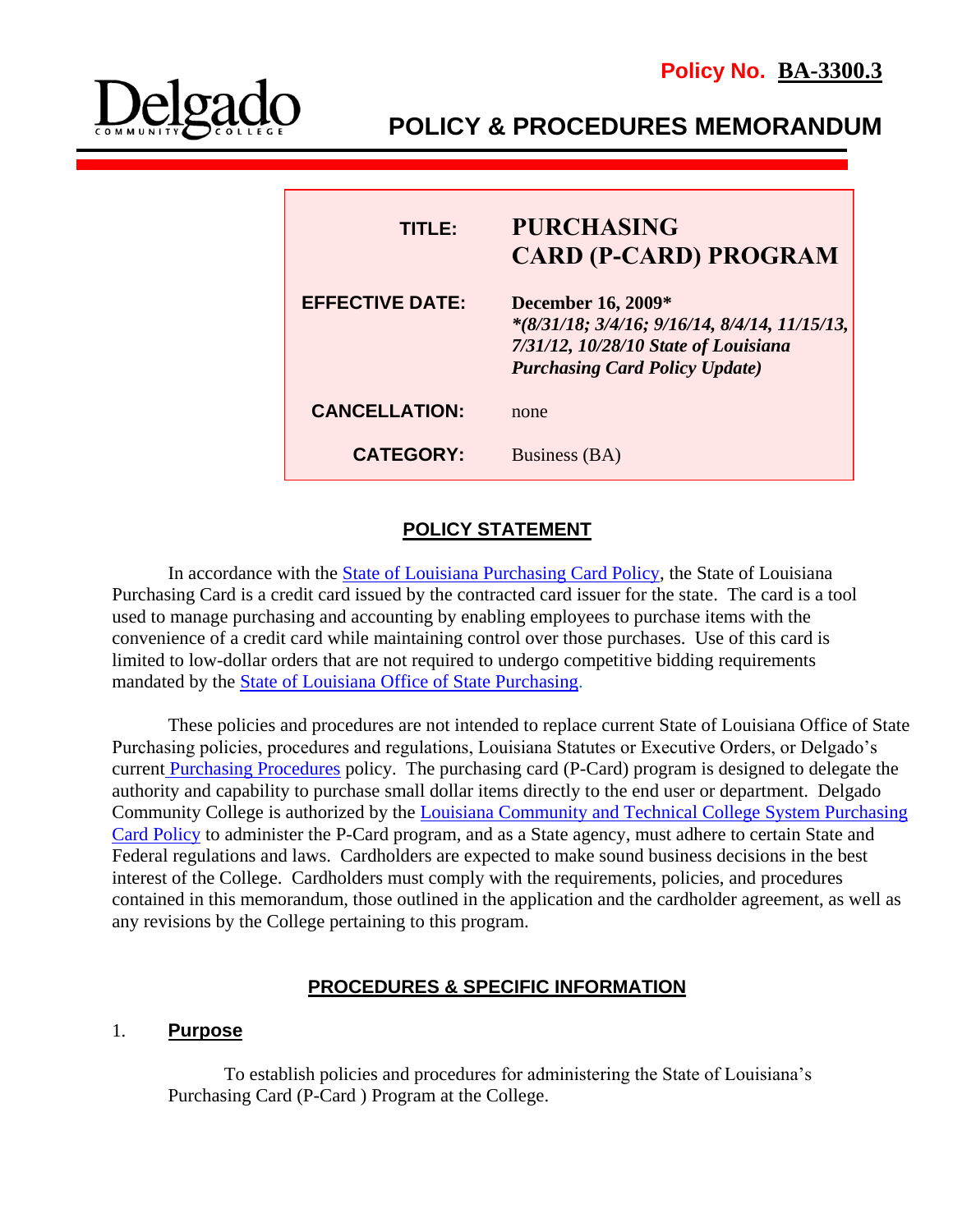### 2. **Scope and Applicability**

This policy and procedures memorandum applies to all authorized purchasing cardholders and the employees responsible for authorizing card purchases.

### 3. **Definitions**

*Agency* - Delgado Community College, as a state agency, arranges with card issuer for the issuance of purchasing cards (P-Cards) to authorized College employees and agrees to accept liability for their employees' use of the cards.

*Approver-* The Cardholder's supervisor, or the most logical supervisor that is at least one level higher, which would be most familiar with the business case and appropriate business needs for the Cardholder's transaction and is responsible for approving transactions online and signs the receipts, Cardholder's log, and monthly bank statement. The Approver is never to be the final reviewer/approver of his/her own monthly transactions and may not possess a card for whichever program he/she is assigned the role of approver. The Approver is responsible for verifying that all charges against the Cardholder's P-Card account are authorized and made in accordance with the program guidelines and that the transaction is supported by adequate documentation.

*Billing Cycle Spending Limit -* A maximum dollar limit assigned to the Cardholder for the total of all charges made during the billing cycle.

*Budget Account Allocation -* The Budget Account Allocation includes the Fund, Organization, Account/Campus, and Program of the department that is charged for the purchase. (The budget account allocation is *whose budget is charged* for the purchase, and the acode describes *what*  was purchased.)

*Cardholder -* An employee who is approved by the Chancellor's designee, the Program Administrator, to use the P-Card to execute purchasing transactions on behalf of the College. The Cardholder's name appears on the P-Card and that person is accountable for all charges made with the card. The Cardholder must never be the final approver of his/her transactions.

**Cardholder** *Agreement Form/Approver Agreement Form/Program Administrator Agreement Form* **–**Forms signed annually by the Program Administrator, a Cardholder, and Approver that acknowledges each has received required training, understand the P-Card Policies, both State and the College, completed the state's certification requirement, and accepts responsibility for compliance with all policies and procedures.

*Cardholder Enrollment Form* **–** A form that initiates the P-Card issuance process for the Cardholder.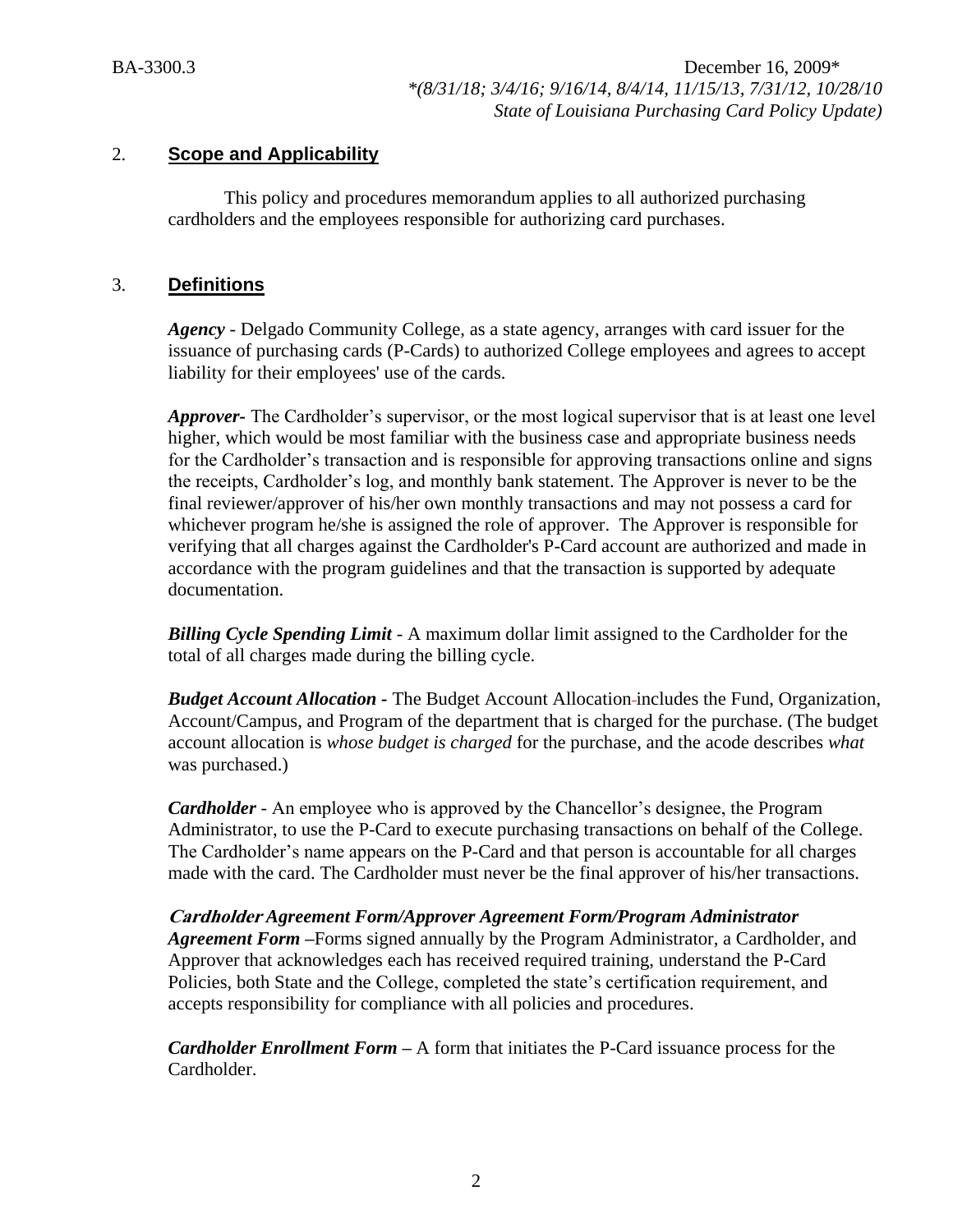*Card Issuer* – The financial institution whose services were contracted for by the State of Louisiana, to issue P-Card to State Employees, to provide electronic transactions and billing to the agencies for all purchases made on the cards, and to collect payment from the agencies.

*Default Budget Account Allocation -* The Delgado budget account allocation (includes the Fund, Organization, Account/Campus, and Program) assigned to an individual Cardholder's card, which will be charged for supplies normally purchased by the Cardholder, unless otherwise specified.

*Disputed Item –* Any transaction that was double charged, charged an inaccurate amount, or charged without corresponding goods and services by the cardholder.

*Merchant Category Code (MCC)* – Standard code the credit card industry uses to categorize merchants based on the type of goods or services provided by the merchant. A merchant is assigned a MCC Code by the acquiring bank.

*Merchant Category Code Group (MCCG)* – a defined group of merchant category codes. MCCGs are used to control whether or not cardholders can make purchases from particular types of merchants.

*Program Administrator* - Person designated by the Chancellor to coordinate, monitor, and oversee the College's P-Card program. Serves as liaison between the Cardholder, the Approver, State of Louisiana Program Administrator, and the card issuer. Processes new card applications, changes to Cardholder information, maintains Cardholder profiles within the software provided by card issuer, while providing assistance and support to all departments within the College.

*Purchasing Card (P-Card) –* The purchasing card (P-Card) is issued for use by authorized state employees for the purpose of making purchases on behalf of their department. Issuance of this card in no way affects established purchasing rules and regulations but provides an alternative method for payment.

*Single Transaction Limit -* Amount set by the Program Administrator as the maximum dollar amount (total amount of sale) allowed for any single transaction made with the P-Card.

*Split Purchasing –* The practice of artificially dividing a single purchase to avoid the Single Purchase Limit, which is misuse of the card as per [State of Louisiana Office of State](http://www.doa.la.gov/Pages/osp/Index.aspx)  [Purchasing](http://www.doa.la.gov/Pages/osp/Index.aspx) regulations and [Executive Order "Small Purchases Procedures."](http://www.doa.la.gov/osr/other/bj10-16.htm)

*Supervisor/Budget Head* **-** Individual(s) within the College who is responsible for requesting P-Cards for departmental employees who make official purchases. The Supervisor/Budget Head may also be the Approver of the P-Card transactions.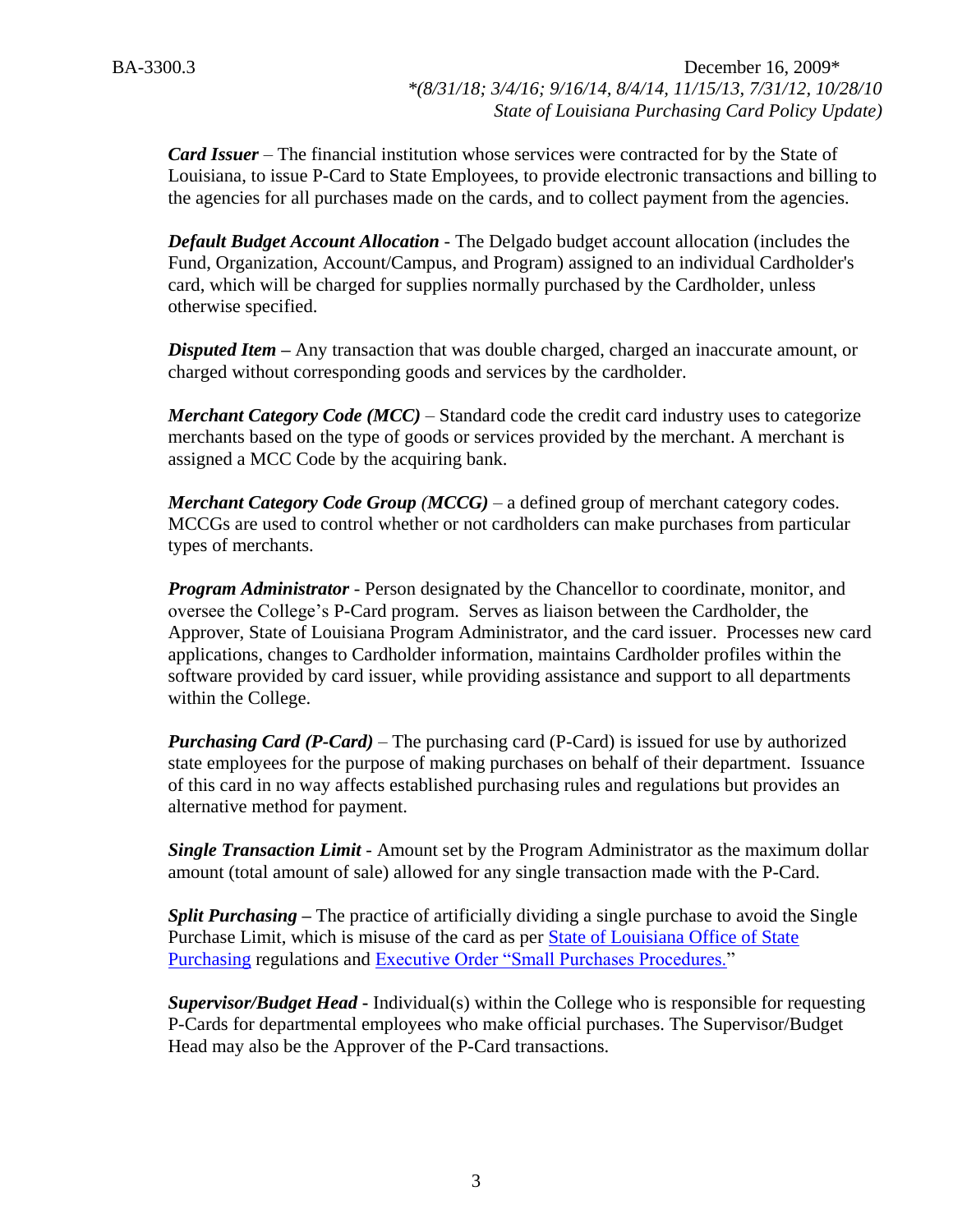*Works System –* Bank of America's online system that includes user profiles and transaction workflow.

# 4. **State of Louisiana Purchasing Card Guidelines**

The following guidelines are in accordance with [State of Louisiana Purchasing Card](http://www.doa.la.gov/Pages/osp/travel/lacartepcard.aspx)  [Policy,](http://www.doa.la.gov/Pages/osp/travel/lacartepcard.aspx) as well as the Delgado's [Purchasing Procedures.](http://docushare3.dcc.edu/docushare/dsweb/Get/Document-362/3300-1A+updated+8-09+with+29CFR+97.35.pdf)

### A. **Card Issuance Guidelines**

- 1. Cards are to be issued in the name of State of Louisiana employees only.
- 2. Cardholders must be approved by appropriate College authority.
- 3. Cardholder must secure and control card at all times.
- 4. Cardholders must sign a Cardholder Agreement and complete training prior to a card being issued.
- 5. Cardholder must be given a copy of the State and Delgado policies and procedures for the P-Card Program.
- 6. Cardholder must notify the College's Program Administrator if fraudulent charges are noticed, as the card may need to be cancelled and another card issued.
- 7. The Program Administrator must be notified if use of a card has changed and lower or higher limits are necessary.
- 8. Cardholder must never accept cash in lieu of a credit to the P-Card account.
- 9. Cards must be embossed with State of Louisiana, Delgado Community College, Employee Name, P-Card account number, and State tax-exempt number.
- 10. The Supervisor/Budget Head must provide default budget account allocation (includes the Fund, Organization, Account/Campus, and Program), which will be charged for supplies purchased by the Cardholder, unless otherwise specified.
- 11. Program participants, i.e. the Program Administrator, Cardholders, and Approvers serving as Cardholder approvers are required to complete an online certification class, annually, receiving a passing grade of at least 90 in order to receive a new P-Card, renewal P-Card, or remain as an administrator, approver or cardholder.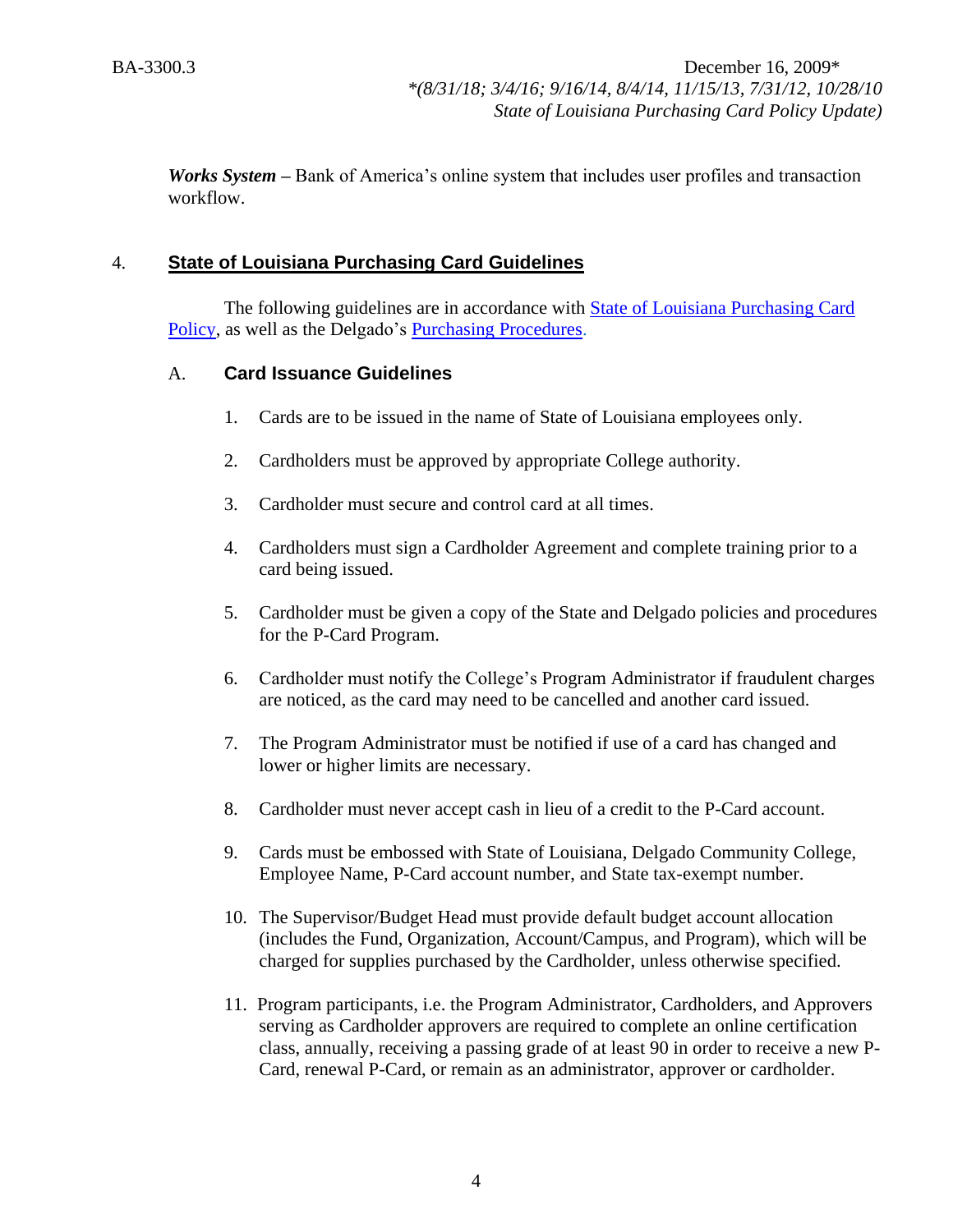> 12. Any recognized or suspected misuse of the P-card program should be immediately reported to the College's Program Administrator and may be reported anonymously to the [State of Louisiana Inspector General's Fraud and Abuse](http://oig.louisiana.gov/index.cfm?md=pagebuilder&tmp=home&nid=3&pnid=0&pid=4&catid=0) Hotline at 1-866-801-2549.

# B. **Card Usage Guidelines**

- 1. The P-Card is limited to use:
	- a. By individual state employees authorized by the Chancellor's designee, the Program Administrator.
	- b. By Cardholder only.
	- c. For official state use only.
	- d. On State/College-approved Merchant Category Codes.
	- e. For only those purchases deemed necessary and required for continued daily operations of the College.
- 2. The P-Card must **not** be used:
	- a. For purchases valued at \$5,000 and over (including shipping and handling charges), excluding taxes. (Exceptions apply based on [State of Louisiana Office of State Purchasing Policy.](http://www.doa.la.gov/Pages/osp/travel/lacartepcard.aspx))
	- b. To pay for professional services and/or services provided by a 1099 Reportable Vendor, which must be purchased in accordance with the College's policy on [Contracts for Professional, Personal, Consulting](http://docushare3.dcc.edu/docushare/dsweb/Get/Document-363/3311-1c.DOC)  [and Social Services.](http://docushare3.dcc.edu/docushare/dsweb/Get/Document-363/3311-1c.DOC) (See Section 4D, "1099 Reportable Vendors," for more information.)
- 3. The P-Card must **not** be used (regardless of dollar amount):
	- a. For personal use.
	- b. To avoid appropriate purchasing or payment procedures.
	- c. To access cash.
	- d. For gift cards and/or gift certificates, as they are considered cash and taxable, without prior approval by the Office of State Purchasing.
	- e. For any other purchases deemed restricted in the College's [Purchasing](http://docushare3.dcc.edu/docushare/dsweb/Get/Document-3775/3300-3+Delgado+Purchasing+Card+Procedures+Approved+12-16-09.pdf)  [Card Procedures,](http://docushare3.dcc.edu/docushare/dsweb/Get/Document-3775/3300-3+Delgado+Purchasing+Card+Procedures+Approved+12-16-09.pdf) by the Controller's Office, or by the [State of](http://www.doa.la.gov/Pages/osp/travel/lacartepcard.aspx)  [Louisiana Purchasing Card Policy.](http://www.doa.la.gov/Pages/osp/travel/lacartepcard.aspx)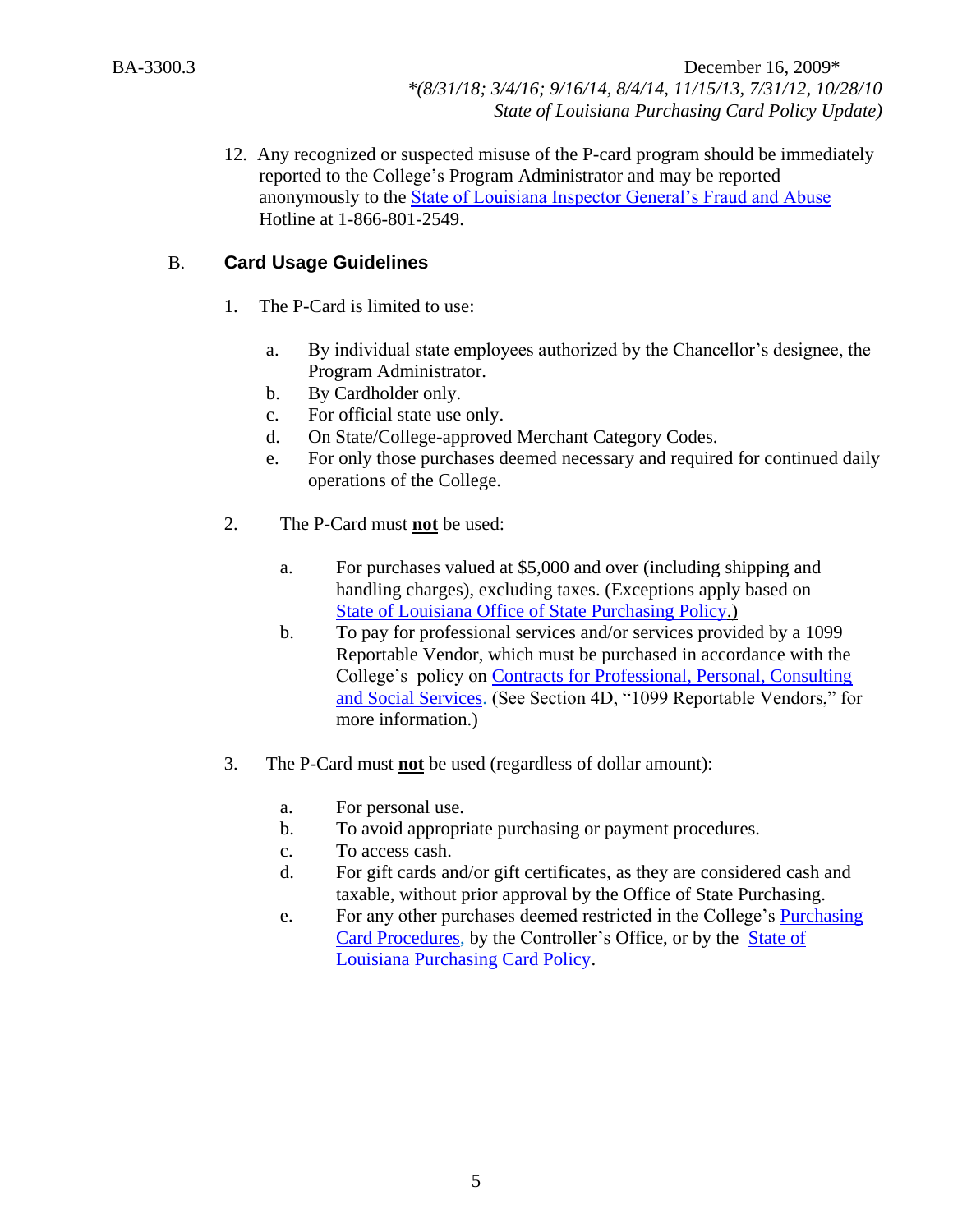# C. **Card Misuse**

In accordance with the **State of Louisiana Purchasing Card Policy**, card misuse includes fraud purchase and non-approved purchases, which are as follows:

1. **Fraud Purchase –** Any transaction, intentionally made, which was not authorized or not for official state business.

An employee suspected of having misused the P-Card with the intent to defraud the state will be subjected to an investigation. Should the investigation result in findings which show that the actions of the employee have caused impairment to the state service, and should those findings be sufficient to support such action, the employee will be subject to disciplinary action. The nature of the disciplinary action will be the prerogative of the appointing authority and will be based on the investigation findings and the record of the employee. Any such investigation and ensuring action shall be reported to the Legislative Auditor and the Director of the Office of State Purchasing.

2. **Non-Approved Purchase –** a purchase made by a State cardholder for which payment by the state is unapproved. A non-approved purchase differs from a fraud purchase in that it is a non-intentional misuse of the P-Card with NO intent to deceive the agency for personal gain or for the personal gain of others.

Non-approved purchase is generally the result of a miscommunication between a Supervisor or Approver and the Cardholder. A non-approved purchase could occur when a Cardholder mistakenly uses the P-Card rather than a personal card.

When a non-approved purchase occurs, the Cardholder should be counseled to use more care in handling of the P-Card. The counseling should be in writing and maintained in the employee's file for no longer than one year unless another incident occurs. The employee should be made to pay for the item purchased inappropriately. After three instances of non-approved purchases or card misuse, the card will be suspended for one year.

The specific steps for addressing card misuse are outlined in the College's [Purchasing Card Procedures.](http://docushare3.dcc.edu/docushare/dsweb/Get/Document-3775/3300-3+Delgado+Purchasing+Card+Procedures+Approved+12-16-09.pdf)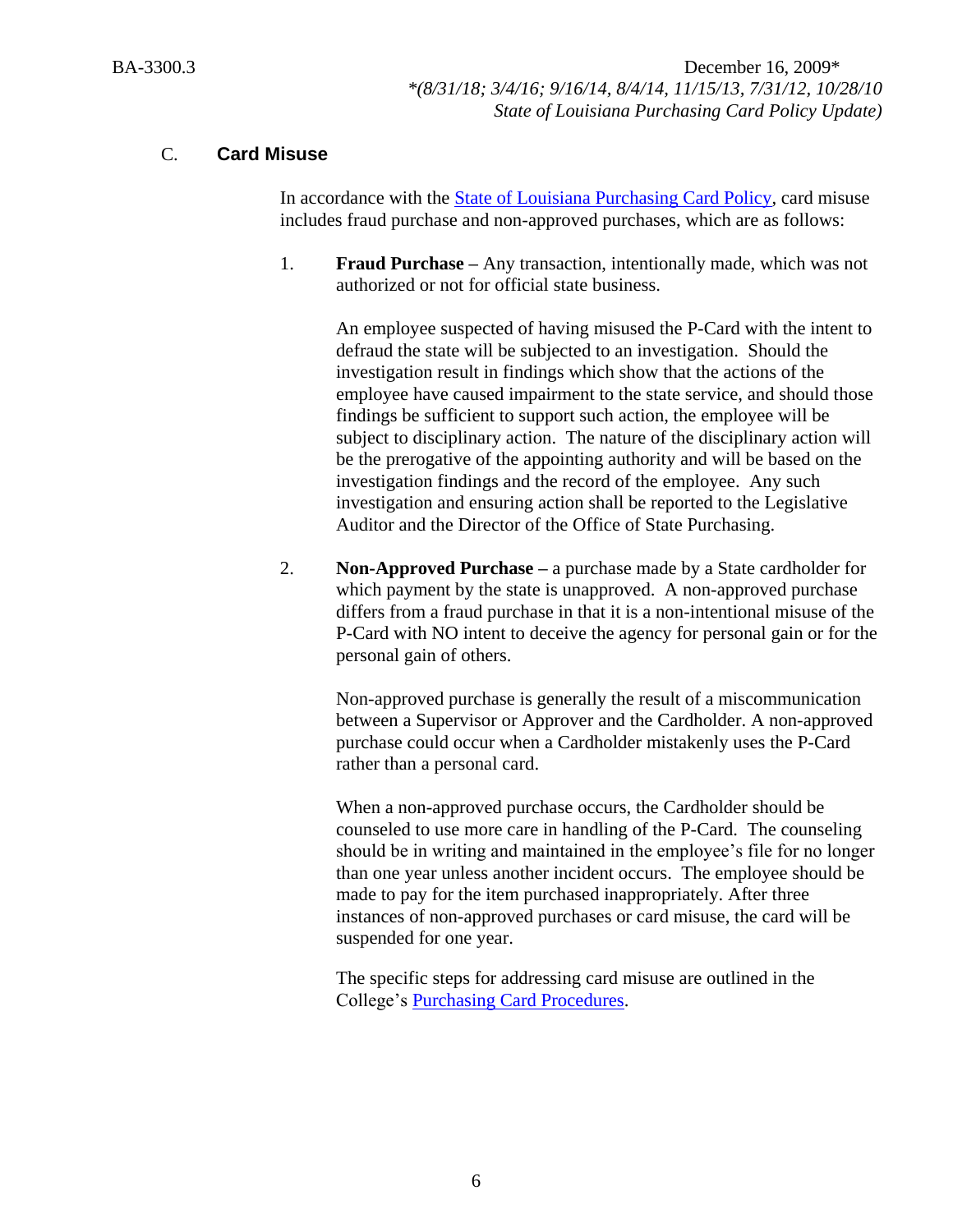### D. **1099 Reportable Vendors**

For the P-Card Program, 1099 reporting responsibility is assumed by the contracted credit card issuer.

#### E. **Sales Tax**

- 1. State sales tax should not be charged on card purchases.
- 2. Cardholders should make every effort at the time of purchase to avoid being charged state sales tax.
- 3. In the event state sales tax is charged and a credit is warranted, it will be the Cardholder's responsibility to have the card issuer to issue a credit to the Cardholder's P-Card account.
- 4. It is State of Louisiana policy not to pay state sales tax. The Program Administrator monitors sales tax transactions to ensure corrective action is taken to address repeated violations.

### F. **Convenience Fees**

Merchants may include a surcharge or convenience fee. VISA and MasterCard have strict merchant guidelines governing the assessment of surcharge fees:

- The merchant must register with VISA 30 days prior to beginning a surcharge policy.
- The merchant must provide clear disclosure to the customer.
- The amount of the surcharge must be listed as a separate item and detailed on the receipt.
- The surcharge must apply to all credit cards accepted by the merchant.
- The surcharge must be equivalent to the merchant's interchange rate, but cannot exceed 4%.

For any charge where the Supplier has charged a surcharge, a Cardholder or user should obtain a copy of the acknowledgement letter sent to the Supplier by Visa authorizing the Supplier to impose a surcharge as part of their supporting documentation.

Convenience Fees are charged as a flat fee (regardless of the total cost) when purchases are made via one form of payment channel over another – online or by phone vs. in store or by mail.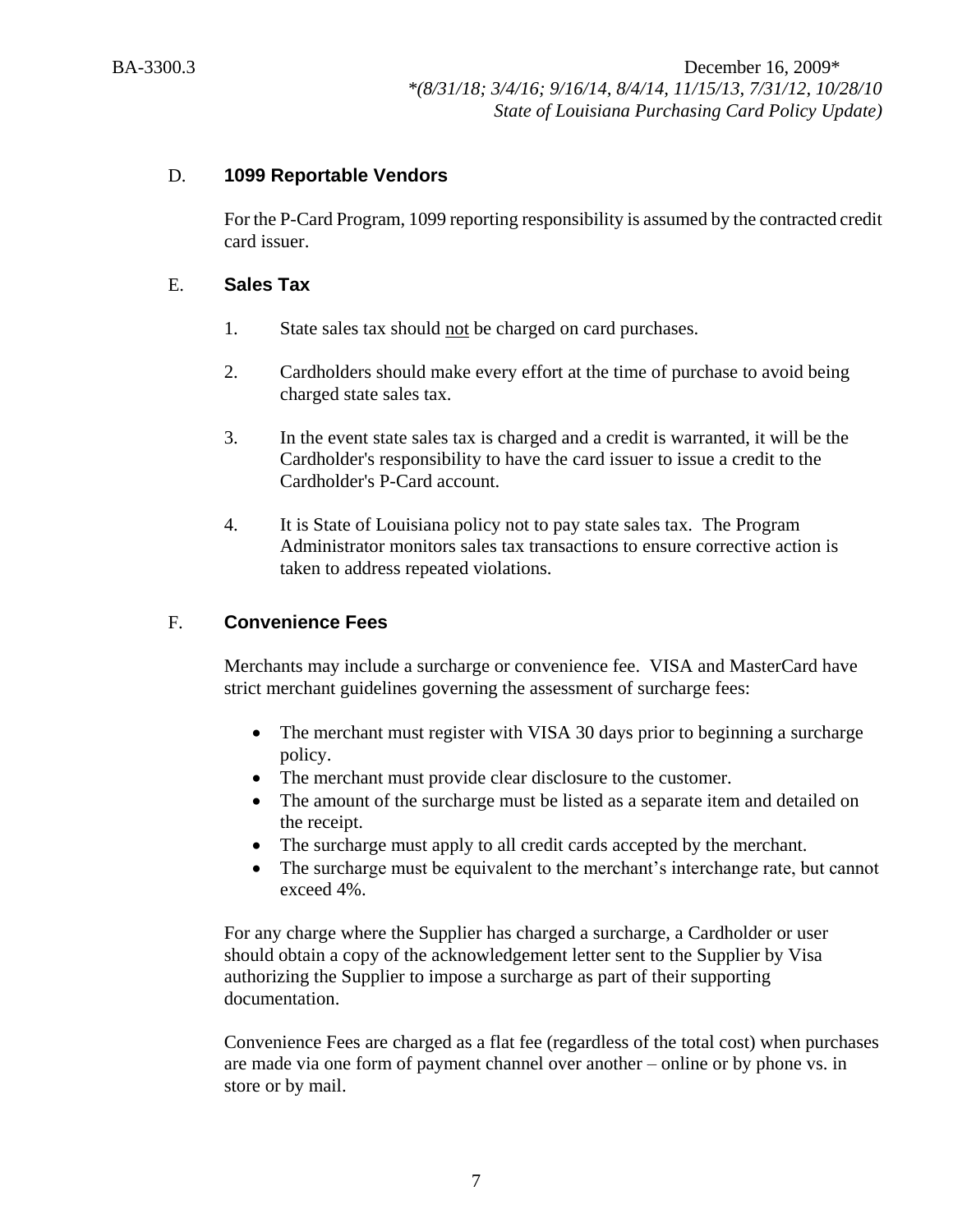> **The decision to use a State Travel Card/CBA on a purchase that will incur a surcharge or convenience fee should be based on rare and extenuating circumstances such as no other form of payment is accepted, timeliness of payment to avoid late fees, urgency of the needed item or services, lack of other vendors, etc. The College is required to evaluate carefully the necessity of the State Travel Card/CBA transactions that are subject to surcharge or convenience fees.**

#### *Convenience Fee Approval Procedure*

Convenience Fees should only be considered if it is deemed a necessary expense and the Program Administrator has had an opportunity to review the appropriateness of the fee prior to the transaction. Many suppliers charge fees that are not in compliance with Visa regulations and would therefore, not be an allowable charge. It is the responsibility, therefore, of the College to ensure that these fees are not only allowed by VISA regulations but also in the best interest of the State.

Prior to processing any transactions that include convenience fees, the Cardholder must determine if the convenience fee complies with VISA regulations and is in the best interest of the State. The Cardholder must consult with the Approver to discuss the appropriateness of the additional fee. The Cardholder must submit the request in writing justifying the need to make the purchase with their Travel Card. If approved by the Program Administrator, then the fee may be allowed.

#### G. **Documentation**

- 1. Documentation must be adequate and sufficient to adhere to current purchasing policies, rules, regulations, statutes, Executive orders, [State of Louisiana Office of State Purchasing](http://doa.louisiana.gov/osp/osp.htm) guidelines and generally accepted accounting guidelines for recording of expenditures in the State/College accounting system. Cardholders must not approve their own purchases. The Program Administrator ensures that Approvers are verifying receipts; ensuring controls are being met and that transactions are appropriate and accurate; providing electronic approvals of P-Card logs certifying that the documentation is acceptable for each transaction, that it was for official state business, that it is in compliance with appropriate rules and regulations, etc., as mentioned above and that it has been reviewed and is approved.
- 2. Documentation is required for all purchases and credits. For items purchased over the counter, the Cardholder should obtain the customer copy of the receipt. When ordering by telephone, fax, or online, the Cardholder must obtain an invoice. Acceptable documentation must include a line description with a full description, not a generic "general merchandise" description, and line item pricing for the purchase. Electronic receipts are allowed if they are un-editable. For internet purchases, the print out of the order confirmation showing the details, or the printout of the order details, or the shipping document if it shows what was purchased, the quantity and the price paid suffice for the itemized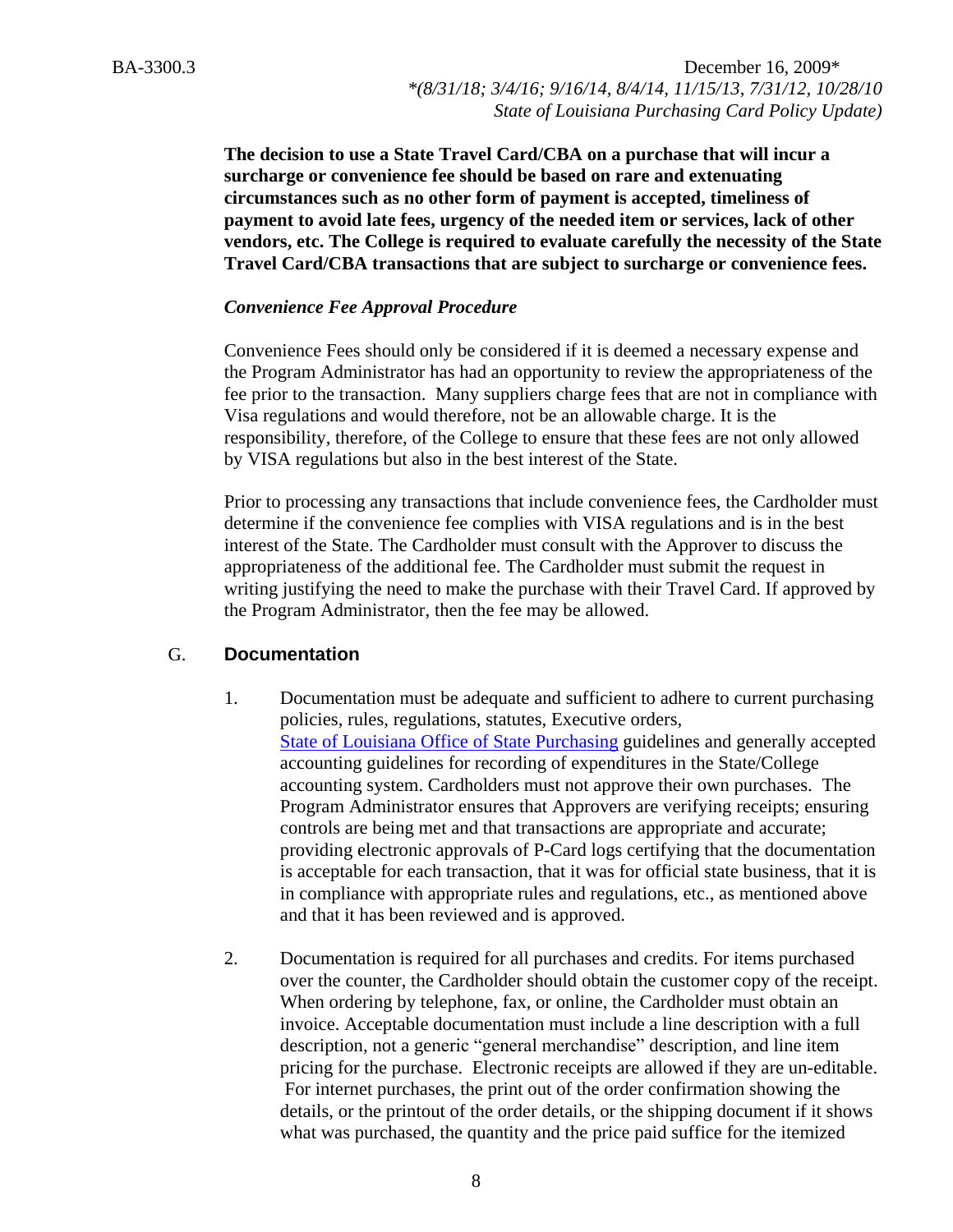> receipts. Missing documentation must be addressed according to the specific steps outlined in [Purchasing Card Procedures.](http://docushare3.dcc.edu/docushare/dsweb/Get/Document-3775/3300-3+Delgado+Purchasing+Card+Procedures+Approved+12-16-09.pdf)

- 3. Purchases made online through Amazon must have a standalone business account or registration. They must not be combined with an individual's personal account. The Cardholder's business email address for the standalone account must match the Cardholder's name.
- 4. The Program Administrator is responsible for maintaining *original*, supporting documentation on file for a period of three (3) calendar years in accordance with the College's record retention requirements. This file will be subject to periodic review by the Office of the Legislative Auditors and any other duly authorized auditor.

# H. **Emergency Purchases**

P-Card purchases made during an emergency declared by the Governor must be handled in accordance with the Declared Emergency requirements as published in the State's policy. In the case of an emergency declared by the Governor, the Cardholder must contact the Program Administrator immediately for use of the card.

# 5. **General Requirements for Authorization of Cardholders**

- A. The Supervisor/Budget Head must complete the required enrollment steps outlined in the [Purchasing Card Procedures](http://docushare3.dcc.edu/docushare/dsweb/Get/Document-3775/3300-3+Delgado+Purchasing+Card+Procedures+Approved+12-16-09.pdf) for each prospective Cardholder under his/her jurisdiction. Only one card may be issued to each Cardholder.
- B. The Supervisor/Budget Head is responsible for assigning spending limits per transaction and per cycle, and limiting the number of transactions allowed for the card holder.
- C. The Supervisor/Budget Head is responsible for assigning an Approver for the Cardholder. The Approver may be the Supervisor/Budget Head or another employee at least one level higher than the Cardholder.
- D. The Supervisor/Budget Head is responsible for assigning a default Delgado budget account allocation (includes the Fund, Organization, Account/Campus, and Program). All purchases are charged to the default budget account allocation unless otherwise specified.
- E. Secondary approval must be obtained by the appropriate Vice Chancellor over the department or division.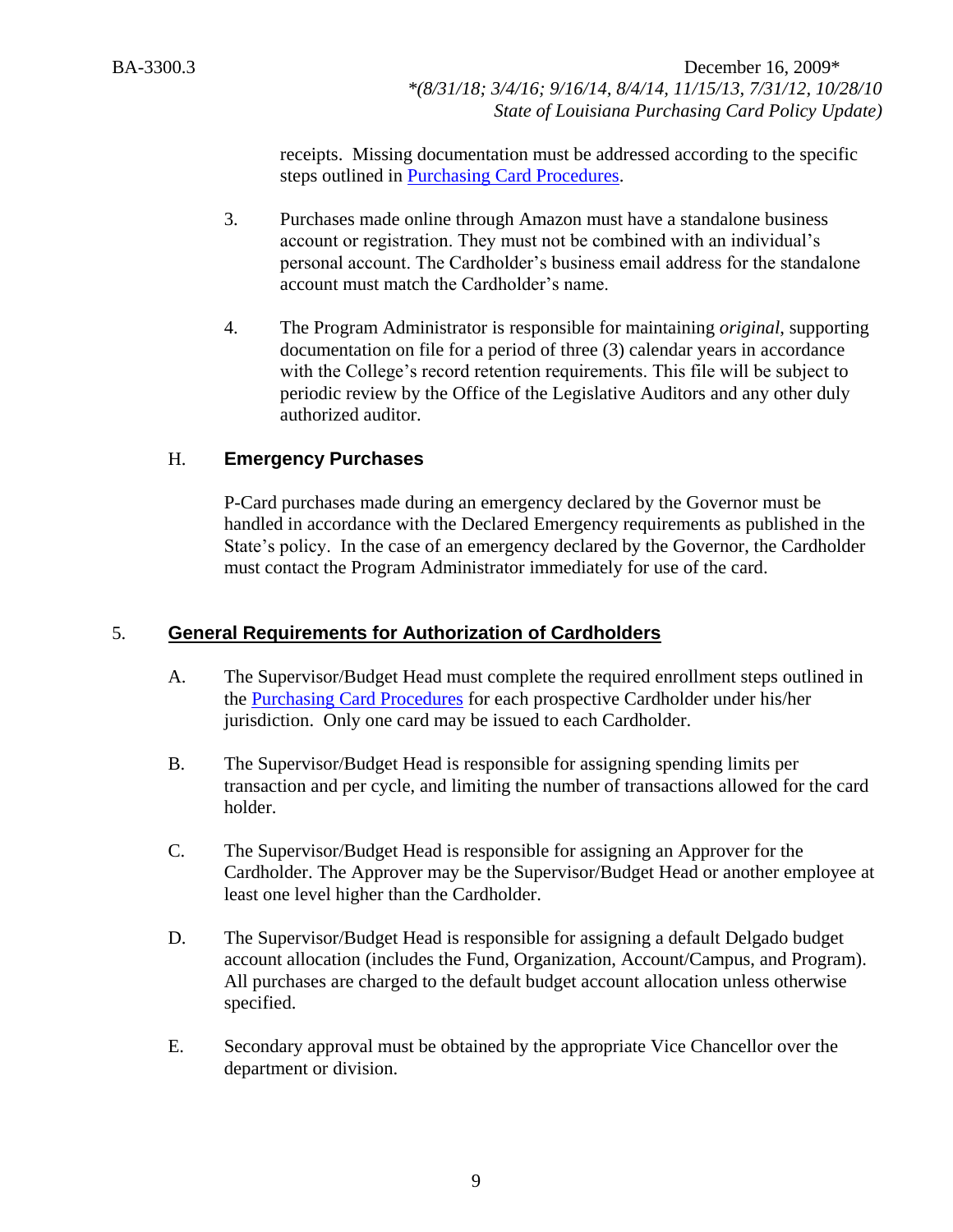F. The Controller's Office is the final step for approval and processing.

### 6. **Cardholder Responsibilities**

### A. **General Responsibilities**

- 1. The College's P-Card is a corporate card and does not affect the Cardholder's personal credit. However, it is the Cardholder's responsibility to ensure that the P-Card is used in accordance with the State's P-Card Program guidelines and related College policy and procedures. Failure to comply may result in P-Card account deactivation, permanent revocation of card, notification through the Cardholder's chain of command, internal audit and/or Campus Police for further investigation, reimbursement to the College, or disciplinary actions that may include (depending upon the seriousness of the offense) reprimand, probation, suspension, demotion, or termination of employment, and/or criminal prosecution, as deemed appropriate.
- 2. The College retains the right to cancel a Cardholder's privileges. Cards may be revoked for card misuse or non-compliance with policies and procedures and/or Cardholder's Agreement.

# B. **Specific Responsibilities**

- 1. P-Cards must be used for purchases as outlined in Section 4B, "Card Usage Guidelines."
- 2. The Cardholder is responsible for complying with the procedures and requirements as outlined in this memorandum and the College's [Purchasing](http://docushare3.dcc.edu/docushare/dsweb/Get/Document-3775/3300-3+Delgado+Purchasing+Card+Procedures+Approved+12-16-09.pdf)  [Card Procedures.](http://docushare3.dcc.edu/docushare/dsweb/Get/Document-3775/3300-3+Delgado+Purchasing+Card+Procedures+Approved+12-16-09.pdf)
- 3. Cardholder must obtain annual cardholder certification through the State's online certification training program in which a passing grade of at least 90 must be obtained.
- 4. In the event an unauthorized charge is placed on the individual's P-Card account, the Cardholder must never make a payment directly to the bank. Instead the Cardholder must report any unauthorized charges to the Program Administrator immediately. Procedures to address unauthorized purchases are outlined in the College's [Purchasing Card Procedures.](http://docushare3.dcc.edu/docushare/dsweb/Get/Document-3775/3300-3+Delgado+Purchasing+Card+Procedures+Approved+12-16-09.pdf)
- 5. Cardholder is required to make arrangements with Approver regarding how the periodic account reconcillation procedures, as outlined in the College's [Purchasing Card Procedures,](http://docushare3.dcc.edu/docushare/dsweb/Get/Document-3775/3300-3+Delgado+Purchasing+Card+Procedures+Approved+12-16-09.pdf) will be completed in case of the Cardholder's absence.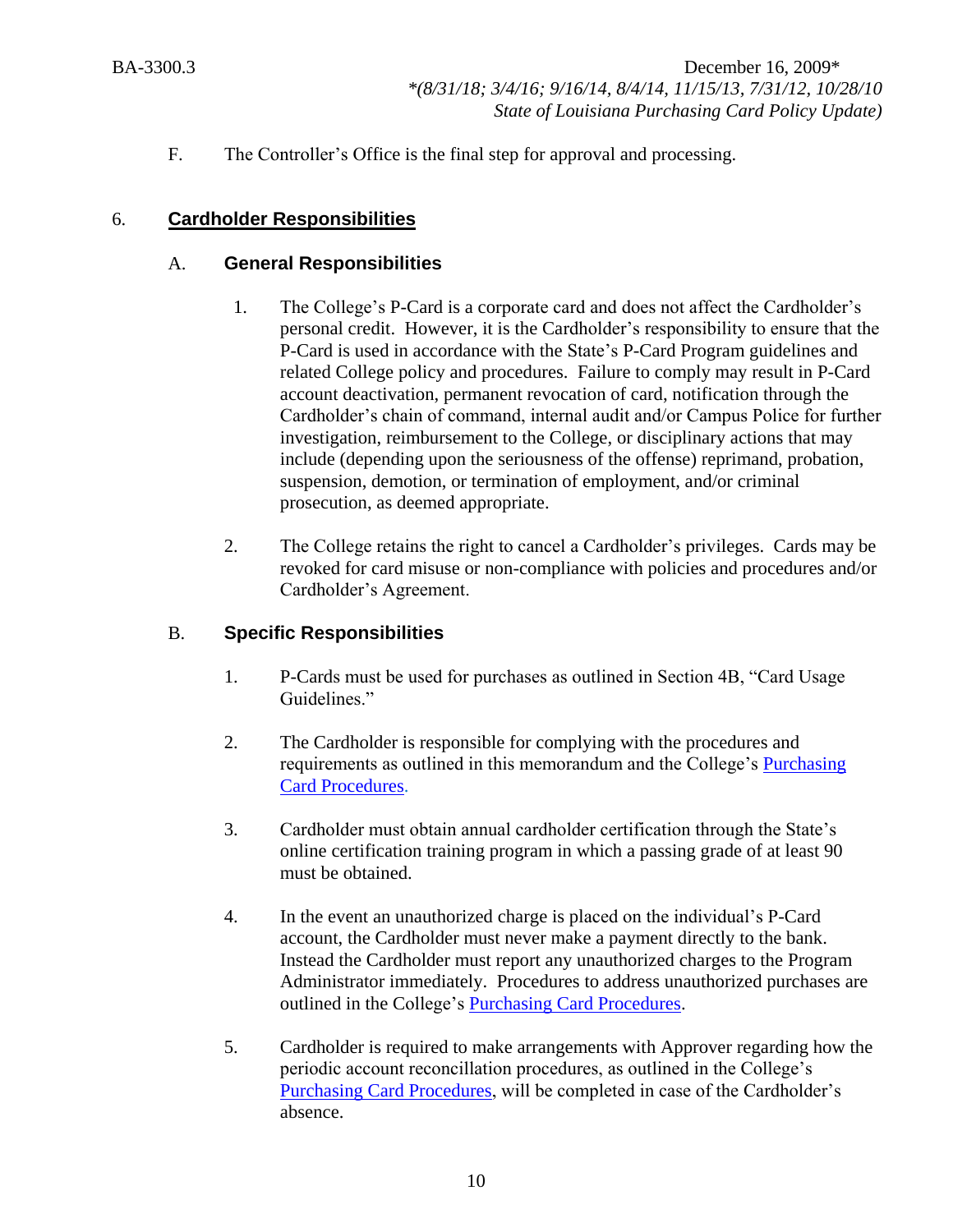- 6. The Cardholder is responsible for obtaining original receipts/documentation for each purchase, as outlined in Section 4F, "Documentation."
- 7. The Cardholder is to maintain the required purchase information in the Works System as outlined in the College's [Purchasing Card Procedures.](http://docushare3.dcc.edu/docushare/dsweb/Get/Document-3775/3300-3+Delgado+Purchasing+Card+Procedures+Approved+12-16-09.pdf)
- 8. The Cardholder must sign off on each transaction in the Works System within five (5) business days as outlined in the College's [Purchasing Card Procedures.](http://docushare3.dcc.edu/docushare/dsweb/Get/Document-3775/3300-3+Delgado+Purchasing+Card+Procedures+Approved+12-16-09.pdf)
- 9. Upon completion of the monthly reconcilation, the Cardholder is to present the information from the Works System and original receipts/documentation to Approver for approval within time period stated in [Purchasing Card Procedures.](http://docushare3.dcc.edu/docushare/dsweb/Get/Document-3775/3300-3+Delgado+Purchasing+Card+Procedures+Approved+12-16-09.pdf)
- 10. Cardholder is responsible for ensuring receipt of materials, and resolving any receiving discrepancies or damaged goods issued.
- 11. Cardholder is responsible for settling any disputes, clearing erroneous charges, and requesting charges and requesting credit for returned merchandise directly with the vendor. If the Cardholder is unable to reach an agreement with the vendor, he/she must complete the card issuer's required steps for documenting disputed items, which are outlined in the College's [Purchasing Card Procedures.](http://docushare3.dcc.edu/docushare/dsweb/Get/Document-3775/3300-3+Delgado+Purchasing+Card+Procedures+Approved+12-16-09.pdf)
- 12. Cardholder is responsible for the physical security and control of P-Card of his/her card and its appropriate use, and therefore must:
	- Recognize that the P-Card is the property of the State of Louisiana;
	- Never put the full P-Card account number or Works System User ID or passwords in emails, fax, reports, memos, etc., or display them in work area. If designation of an account is necessary, only use of the last four or eight digits of the account is to be allowed;
	- Never give the P-Card account number, Works System User ID or passwords to someone else without the Program Administrator's permission;
	- Never leave work area while logged into the Works System or leave login information lying in an unsecure area.
	- Maintain security of card data such as the account number, the expiration date, and the card verification code (CVC), the 3-digit security code located on the back of the card; and
	- Never send a copy of the P-Card if requested by a merchant. If this is required by a merchant, then the Cardholder must use another form of payment other than the P-Card.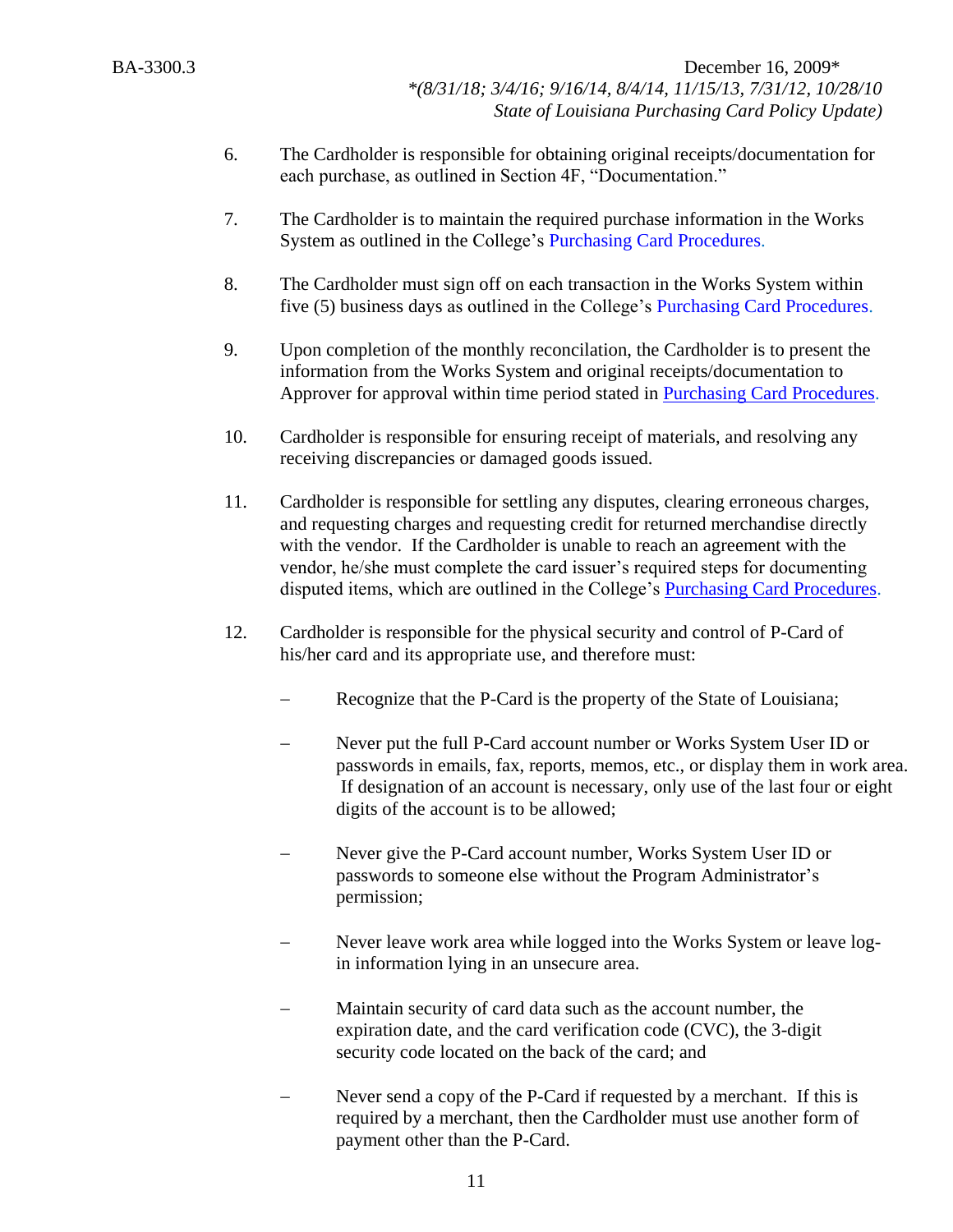- 13. If Cardholder notices a fraudulent purchase, he or she must report the purchase to the Program Administrator.
- 14. The P-card is to remain the property of the card issuer. It MAY NOT be transferred, assigned to, or used by anyone other than the designated Cardholder. The Cardholder must surrender the P-Card upon request to Delgado Community College/Program Administrator or any authorized agent of the card issuer.
- 15. The Cardholder is responsible for notifying the Program Administrator and, if appropriate, surrender P-Card if any of the following occur:

-Employment has ended

-Furlough/layoff

-Transfer from department or budget unit

-Extended leave for more than 30 days including summer break

16. Cardholder MUST first report a lost or stolen card or fraudulent activity immediately to the card issuer, Bank of America at 1-888-449-2273, and then second must notify the Program Administrator. The card issuer immediately cancels the P-Card and forwards a replacement card within three (3) to five (5) business days.

# 6. **Approver's Responsibilities**

# A. **General Responsibilities**

It is the Approver's responsibility to ensure that the P-Card is used for appropriate business purposes in accordance with the State's P-Card Program guidelines and related College policy and procedures. Failure to ensure Cardholder compliance with program guidelines may result in suspension of card privileges for department, permanent revocation of cards within the department, notification to management, internal audit and/or Campus Police for further investigation, or disciplinary measures that may include (depending upon the seriousness of the offense) reprimand, probation, suspension, demotion, or termination of employment, and /or criminal prosecution.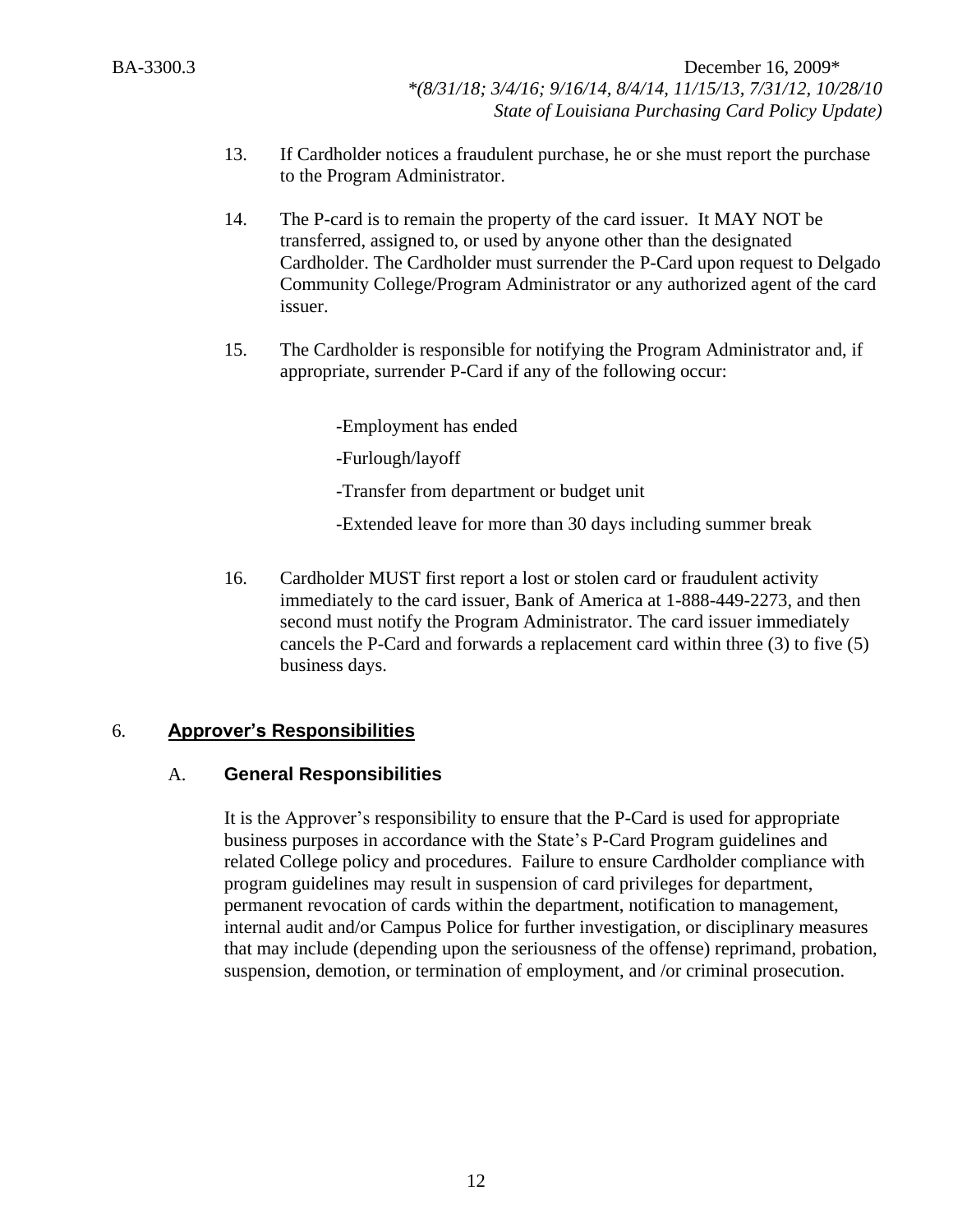# B. **Specific Responsibilities**

The Approver has the following responsibilities for ensuring proper use of the P-Card:

- 1. Complete required training prior to card being issued to the Cardholder.
- 2. Obtain annual approver certification through the State's online certification training program in which a passing grade of at least 90 must be obtained.
- 3. Carefully review the information submitted by Cardholder in the Works System to verify legitimacy of each transaction and sufficiency of receipts/documentation.
- 4. Submit electronic approval in the Works System with all necessary documentation including complete line item descriptions where generic description is on receipts such as "general merchandise" (whether paper or electronic) within time period stated in [Purchasing Card Procedures.](http://docushare3.dcc.edu/docushare/dsweb/Get/Document-3775/3300-3+Delgado+Purchasing+Card+Procedures+Approved+12-16-09.pdf)
- 5. Forward all *original* supporting documentation along with invoices, receipts, approved logs signed by both the Cardholder and the Approver, bank statements signed by both the Cardholder and the Approver, along with any findings and justifications to the Program Administrator for maintenance in accordance with the College's record retention requirements and subject to periodic review by the Program Administrator, Office of the Legislative Auditors, and any other duly authorized auditor.
- 6. Ensure missing original receipts/documents according to the specific steps outlined in the College's [Purchasing Card Procedures.](http://docushare3.dcc.edu/docushare/dsweb/Get/Document-3775/3300-3+Delgado+Purchasing+Card+Procedures+Approved+12-16-09.pdf)
- 7. Ensure non-approved purchases are documented and addressed according to the specific steps outlined in the College's [Purchasing Card Procedures.](http://docushare3.dcc.edu/docushare/dsweb/Get/Document-3775/3300-3+Delgado+Purchasing+Card+Procedures+Approved+12-16-09.pdf)
- 8. Complete the required steps, as outlined in the College's [Purchasing Card](http://docushare3.dcc.edu/docushare/dsweb/Get/Document-3775/3300-3+Delgado+Purchasing+Card+Procedures+Approved+12-16-09.pdf)  [Procedures,](http://docushare3.dcc.edu/docushare/dsweb/Get/Document-3775/3300-3+Delgado+Purchasing+Card+Procedures+Approved+12-16-09.pdf) to report any discrepancies, policy or procedure violations, and non-approved purchases or any other form of card misuse.
- 9. Complete the required reporting steps, as outlined in the College's **Purchasing** [Card Procedures,](http://docushare3.dcc.edu/docushare/dsweb/Get/Document-3775/3300-3+Delgado+Purchasing+Card+Procedures+Approved+12-16-09.pdf) for the following situations in which the Cardholder:
	- changes departments
	- has change in job responsibilities and is no longer required to have card privileges
	- is no longer employed with College
	- is on extended leave for more than 30 days including summer break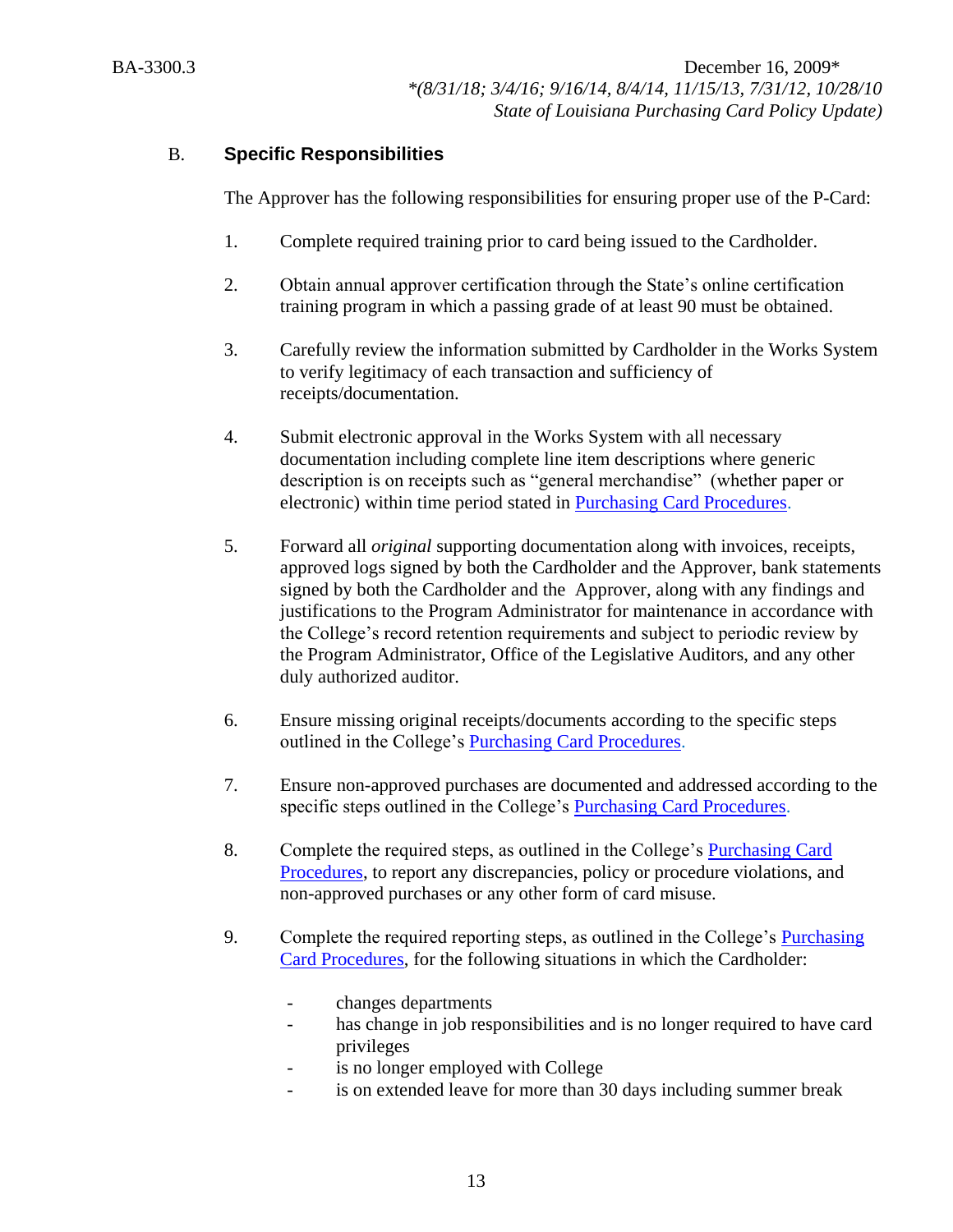- 10. Annually review agency cardholders, cardholder limits and ensure appropriate utilization and maintain file to document compliance with this requirement.
- 11. Understand that failure to properly fulfill responsibilities as an Approver could result, at a minimum, in the following: written counseling which would be placed in employee file for a minimum of 12 months; consultation with the Program Administrator and possible other College officials; disciplinary actions, up to and including termination of employment; and/or legal actions, as allowed by the fullest extent of the law.

### 6. **Program Administrator's Responsibilities**

The Program Administrator must:

- 1. Maintain control over cards issued, P-Card accounts suspended and accounts closed.
- 2. Keep Cardholders and Approvers up to date on program policy and procedures.
- 3. Provide annual training for Cardholders and Approvers.
- 4. Ensure correct budget account allocation (includes the Fund, Organization, Account/Campus, and Program) are used for all purchases.
- 5. Process payments to card issuers within 25 days of statement dates via electronic fund transfer (EFT).
- 6. Monitor receipts/documentation for sales tax and other policy violations, and ensure corrective action is taken regarding repeat violations.
- 7. Report policy violations to Cardholder and Approver according to policy and/or procedures.
- 8. Monitor and maintain all original receipts/documentation on file in accordance with the College's retention requirements.
- 9. Ensure that all audit reports required by the State's P-Card policy are run and reviewed on a monthly basis.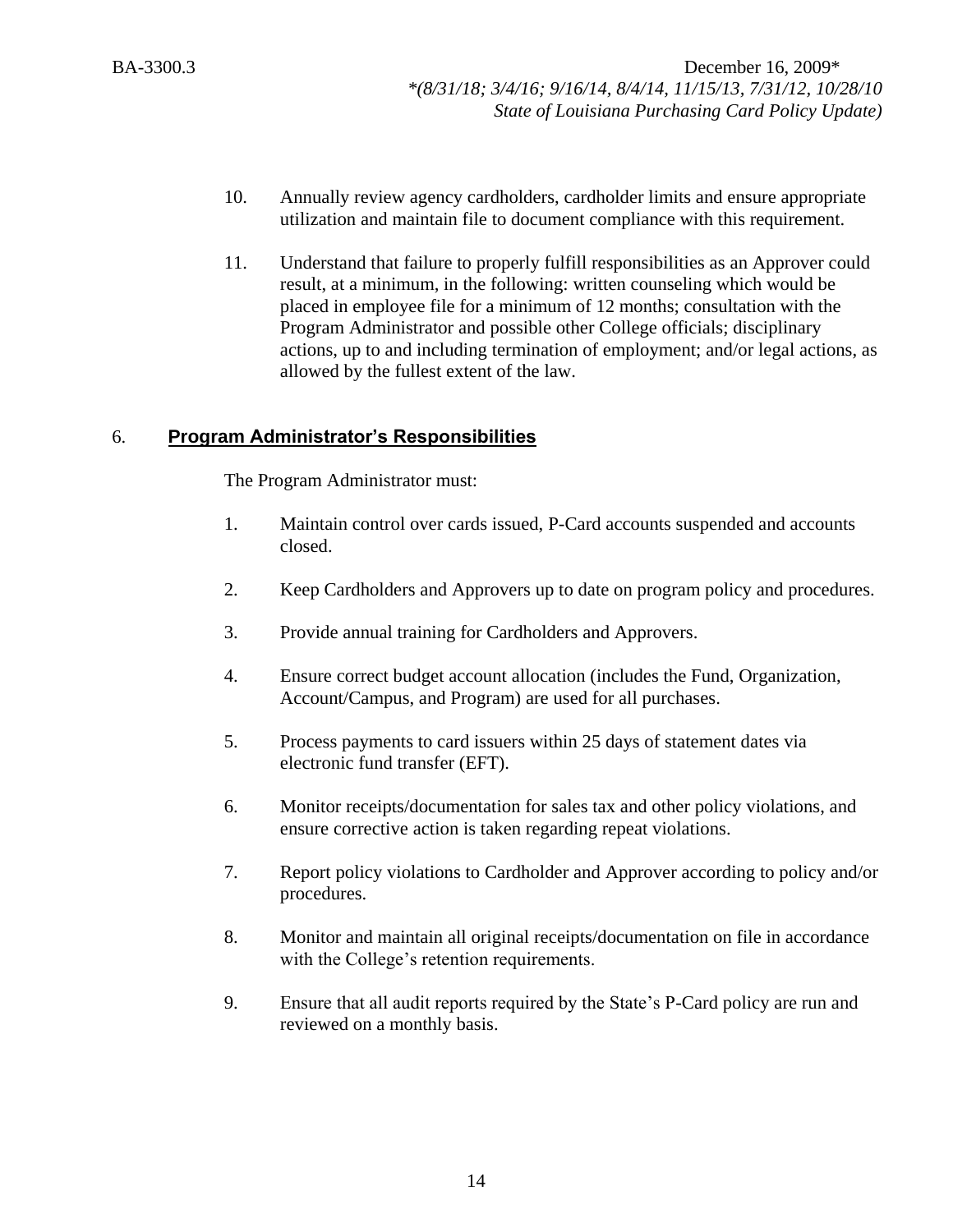- 10. Monitor Cardholder accounts that are not active and adjust single transaction limits based on possible change in needs and cancellation of card, when not utilized in a twelve month period. (A card may only remain active, if dormant for a 12 month period, by justification and approval from the Office of State Purchasing. If approval is granted, the card must be suspended and profile changed to \$1 limit until future need for activation. An example of the need for a card that may be dormant for 12-months is that the card is being maintained only for emergency situations.)
- 11. Ensure all *original* supporting documentation, including approval document(s), etc., are maintained in one central location in the Controller's Office that is made available to auditors.
- 12. Ensure an annual review/audit of the College's P-Card Program is conducted by the College's internal auditor or equivalent.
- 13. Ensure procedures and controls are in place for prompt payment, reconciliation and cost distribution of charges and credits, including monthly post-audits of Cardholder transactions and supporting documentation performed by the Program Administrator to (1) monitor the number and dollar amount of purchases made, vendors used, and detailed transaction information to properly allocate the cost, and (2) verify that purchases are made in accordance with the [State of Louisiana Purchasing Card Policy,](http://www.doa.la.gov/Pages/osp/travel/lacartepcard.aspx) all current purchasing policies, purchasing rules and regulations, Louisiana Statutes, and Executive Orders.
- 14. Submit required monthly certifications to the Office of State Purchasing.

#### *Attachment:* [Purchasing Card Procedures](http://docushare3.dcc.edu/docushare/dsweb/Get/Document-3775/3300-3+Delgado+Purchasing+Card+Procedures+Approved+12-16-09.pdf)

#### *Policy Reference:*

Delgado Policy and Procedures Memorandum, [Purchasing Procedures](http://docushare3.dcc.edu/docushare/dsweb/Get/Document-362/3300-1A+updated+8-09+with+29CFR+97.35.pdf) Delgado Policy and Procedures Memorandum, [Contracts for Professional, Personal,](http://docushare3.dcc.edu/docushare/dsweb/Get/Document-363/3311-1c.DOC)  [Consulting and Social Services](http://docushare3.dcc.edu/docushare/dsweb/Get/Document-363/3311-1c.DOC) Louisiana Community and Technical College System Policy #5.018, [LCTCS LaCarte](http://www.lctcs.edu/assets/docs/FinanceAndAdministration/5.018.pdf)  [Purchasing Card Policy](http://www.lctcs.edu/assets/docs/FinanceAndAdministration/5.018.pdf) [State of Louisiana Purchasing Card Policy](http://www.doa.la.gov/Pages/osp/travel/lacartepcard.aspx) [State of Louisiana Office of State Purchasing G](http://www.doa.la.gov/Pages/osp/Index.aspx)uidelines [Executive Order BJ 10-16, Section 6,"Small Purchases Procedures"](http://www.doa.la.gov/osr/other/bj10-16.htm) Louisiana Revised Statute 39, Louisiana Procurement Code